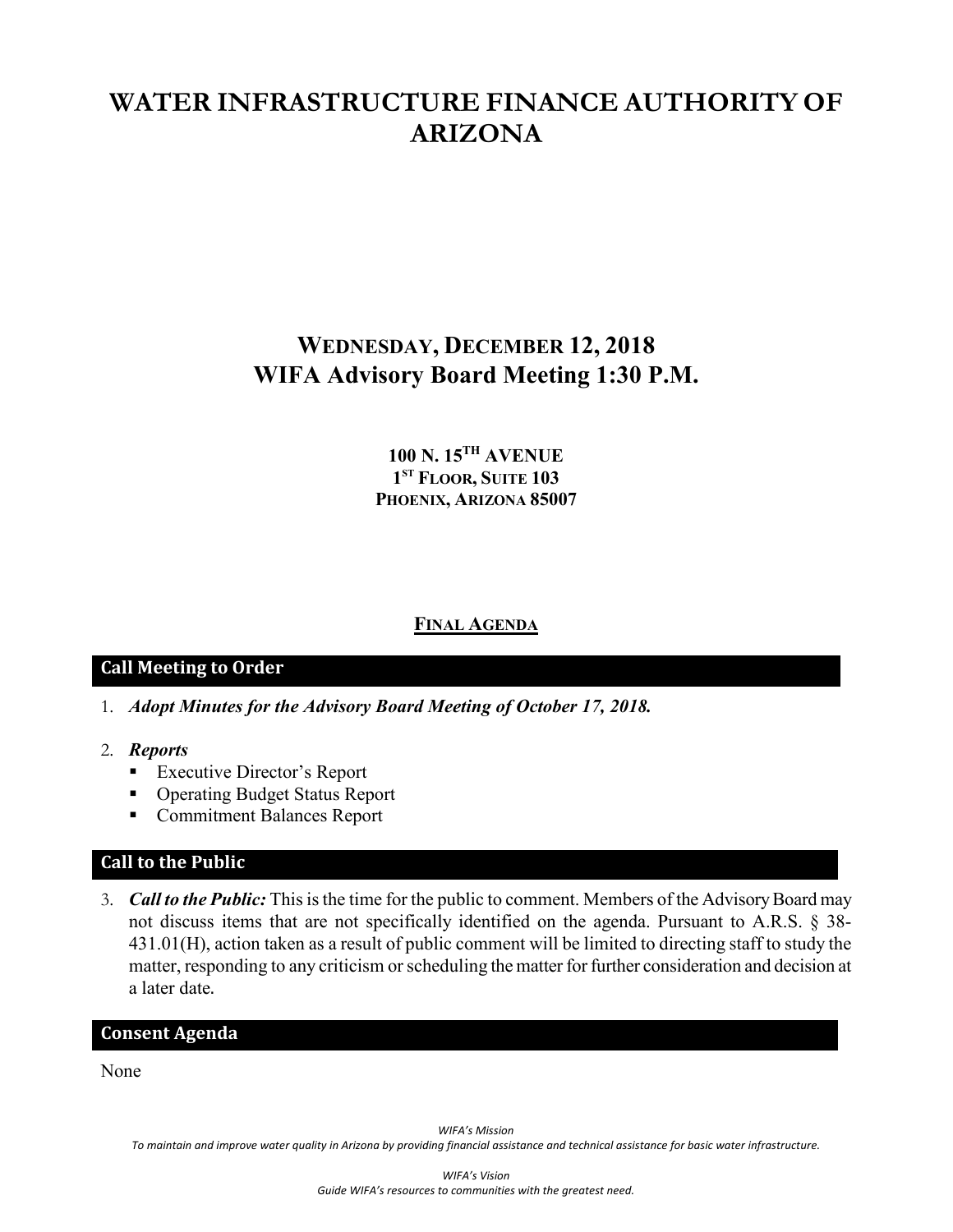## **New Agenda Items for Consideration and Action**

4. *Review, Discuss & Possible Action:* Recommend Adoption of the CWRF Financial Assistance Project Priority List Funding Cycle 2019: *Richard Mendolia will lead the discussion*

Add:

- City of Douglas (CW 011-2019)
- 5. *Review, Discuss & Possible Action:* Recommend Adoption of the DWRF Financial Assistance Project Priority List Funding Cycle 2019: *Richard Mendolia will lead the discussion*

Add:

- Oak Creek Water Co. No. 1 (DW 020-2019)
- Jakes Corner Water Co. (DW 023-2019)
- Arroyo Water Company (DW 024-2019)
- Cordes Lakes Water Company (DW 025-2019)
- Beaver Valley Water Company (DW 026-2019)
- Mayer DWID (DW 027-2019)
- 6. *Review, Discuss & Possible Action*: Recommend Approval of Loan Resolution 2019-009 and Due Diligence Summary DW 021-2019 – Town of Marana – DWRF – \$15,000,000 –*Richard Mendolia will lead the discussion*
- 7. *Review, Discuss & Possible Action*: Recommend Approval of Loan Resolution Addendum A2019- 010 – Cordes Lakes Water Company – DWRF – Request to amend to modify the project scope and reallocate loan funds – *Angie Valenzuela will lead the discussion*
- 8. *Review, Discuss & Possible Action*: Recommend Approval of Loan Resolution Addendum A2019- 011 – Truxton Canyon Water Company – DWRF – Request to amend to borrow an additional \$98,179 through a new loan with the same terms – *Angie Valenzuela will lead the discussion*
- 9. *Review, Discuss & Possible Action*: Recommend Approval of Loan Resolution Addendums as identified below – Town of Queen Creek - Request to release the Debt Service Reserve Requirement – *Dan Dialessi will lead the discussion*

| <b>Loan Resolution Addendums</b> | Loans     |
|----------------------------------|-----------|
| A2019-012                        | 910072-05 |
| A2019-013                        | 920132-08 |
| A2019-014                        | 920243-14 |

- 10. *Adopt/Modify/Terminate Operating Policy:* Recommend Modification of Loan Origination Policy #III.6 – Disadvantaged Community Designation *– Dan Dialessi will lead the discussion*
- 11. *Adopt/Modify/Terminate Operating Policy:* Recommend Modification of Loan Origination Policy #III.7 – Capability Review and Financial Assistance Requirements for Governmental Entities *– Dan Dialessi will lead the discussion*

*WIFA's Mission To maintain and improve water quality in Arizona by providing financial assistance and technical assistance for basic water infrastructure.*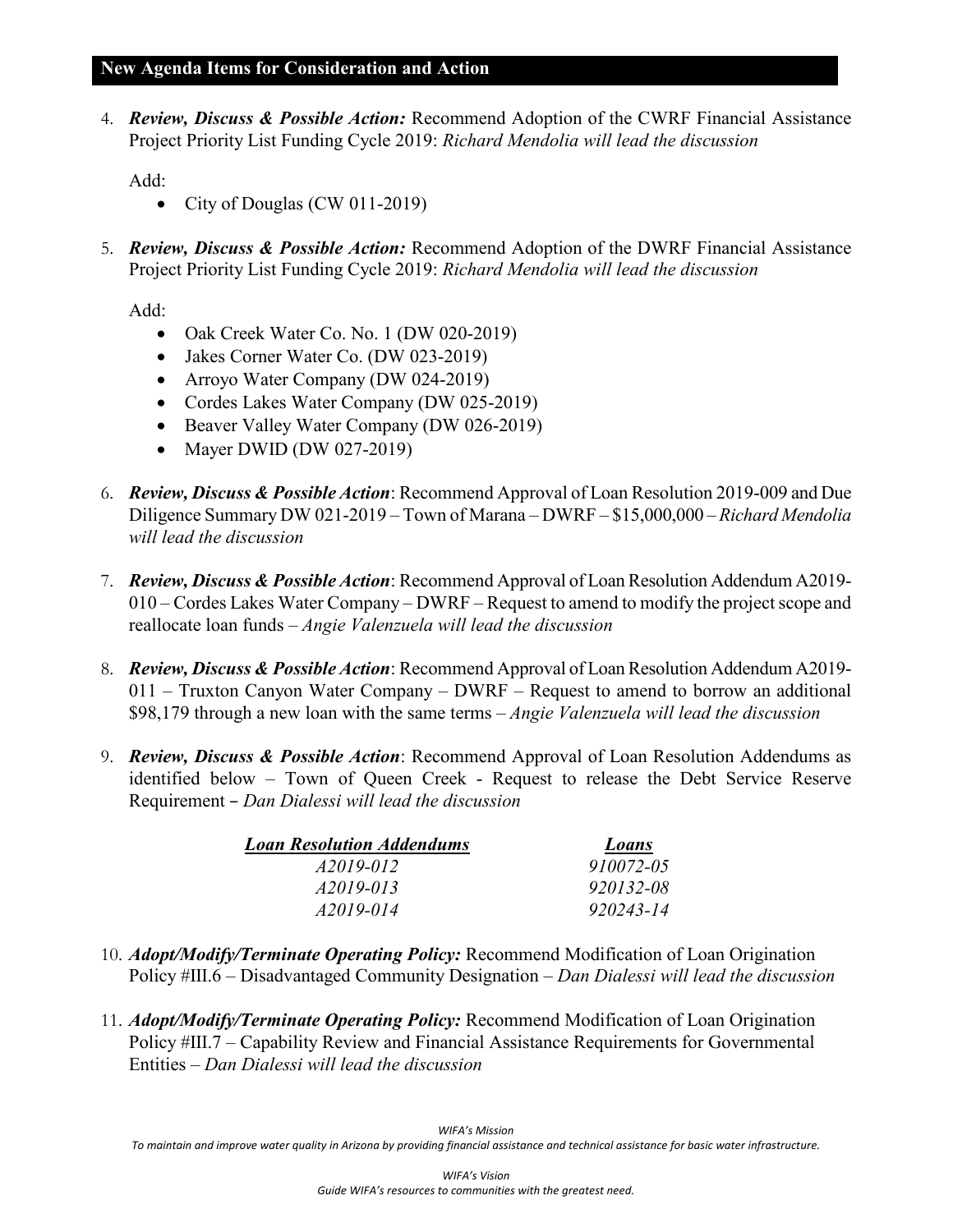12. *Adopt/Modify/Terminate Operating Policy:* Recommend Modification of Loan Origination Policy #III.8 – Capability Review and Financial Assistance Requirements for Non-Governmental Entities *– Dan Dialessi will lead the discussion*

### **Update, Discussion or Presentation**

None

## **Meeting Conclusion & Adjournment**

13. New Business/Issues:

■ Next Advisory Board Meeting Date – Wednesday, February 20, 2019 at 1:30PM in Phoenix, Arizona

#### **Notes on Proceedings**

WIFA is committed to complying with the Americans with Disabilities Act. Persons with a disability may request a reasonable accommodation, such as a sign language interpreter, by contacting WIFA at (602) 364-1310. Requests should be made as early as possible to allow time to arrange the accommodation.

The agenda for the meeting is subject to change up to 24 hours before the meeting. At its discretion, the Authority may consider and act upon any agenda item out of order. One or more Board members may participate via teleconference.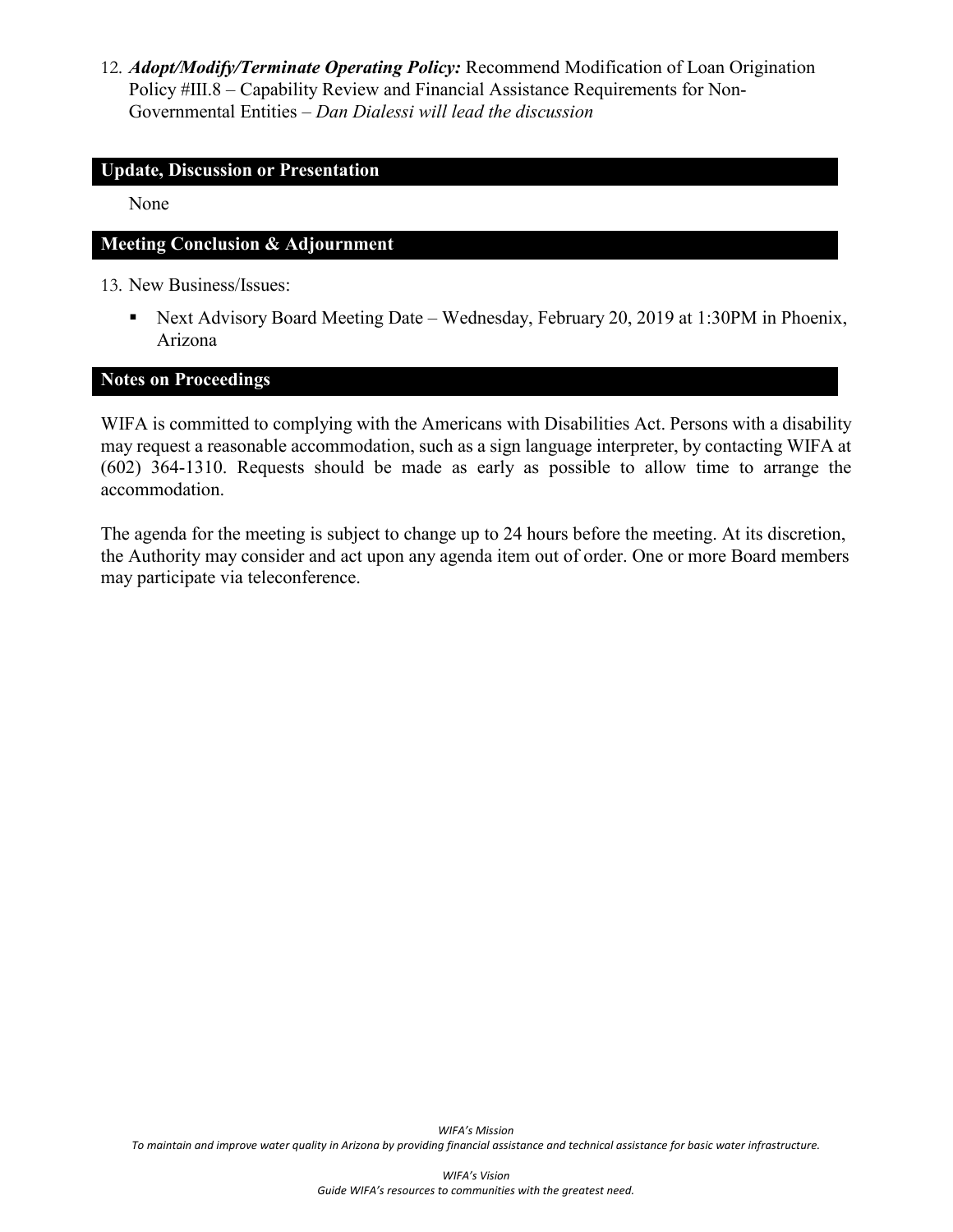# **Arizona's Clean Water Revolving Fund**

Project Priority List 2019 Funding Cycle December 2018

| <b>PPL</b><br>Rank | <b>Applicant</b>         | Population | County  | <b>Project Name</b>    | <b>Description</b>                                                     | Project<br><b>Number</b> | <b>Amount Requested /</b><br><b>Probable Green</b> | Subsidy |
|--------------------|--------------------------|------------|---------|------------------------|------------------------------------------------------------------------|--------------------------|----------------------------------------------------|---------|
|                    |                          |            |         |                        | Wastewater is currently being disposed into                            |                          |                                                    |         |
|                    |                          |            |         |                        | septic systems and cesspools that has caused                           |                          |                                                    |         |
|                    |                          |            |         |                        | the introduction of raw wastewater into the                            |                          |                                                    |         |
|                    | Tri-city                 |            |         |                        | environment. Proposed project would                                    |                          |                                                    |         |
|                    | Regional                 |            |         |                        | Tri-City Regional Sanitary benefit the area and residents by disposing |                          |                                                    |         |
|                    | <b>Sanitary District</b> | 5,700      | Gila    | <b>District</b>        | and treating wastewater in a central facility.   002 2019              |                          | \$12,000,000.00                                    | 70%     |
|                    |                          |            |         |                        | The City currently manually reads 5,589                                |                          |                                                    |         |
|                    |                          |            |         |                        | meters in the City every month utilizing                               |                          |                                                    |         |
|                    |                          |            |         |                        | about 4 water technicians for a total of 7-10                          |                          |                                                    |         |
|                    |                          |            |         |                        | days out of the month. The City wishes to                              |                          |                                                    |         |
|                    |                          |            |         |                        | implement an automated meter reading                                   |                          |                                                    |         |
|                    |                          |            |         |                        | solution or AMI that automatically sends                               |                          |                                                    |         |
|                    | $11,2,3$ Douglas, City   |            |         | <b>Automated Meter</b> | radio signals every hour to collectors                                 |                          | \$1,500,000.00/                                    |         |
| 2                  | lof                      | 18,000     | Cochise | Infrastructure (AMI)   | strategically placed throughout the City.                              | 011 2019                 | \$1,500,000.00                                     | 80%     |
|                    |                          |            |         |                        | The project proposes to capture 130.5                                  |                          |                                                    |         |
|                    |                          |            |         |                        | million gallons of Class A+ reclaimed water                            |                          |                                                    |         |
|                    |                          |            |         | <b>Reclaimed Water</b> | that is currently not being utilized. The                              |                          |                                                    |         |
|                    |                          |            |         | Pipeline Project -     | reclaimed water will replace potable water                             |                          |                                                    |         |
|                    | $1^{,3}$ Safford, City   |            |         | <b>Graham County</b>   | used at city properties and recreational                               |                          | \$3,500,000.00 /                                   |         |
| 3                  | lot                      | 9,566      | Graham  | Fairgrounds            | facilities for outdoor water use.                                      | 005 2019                 | \$3,500,000.00                                     | 85%     |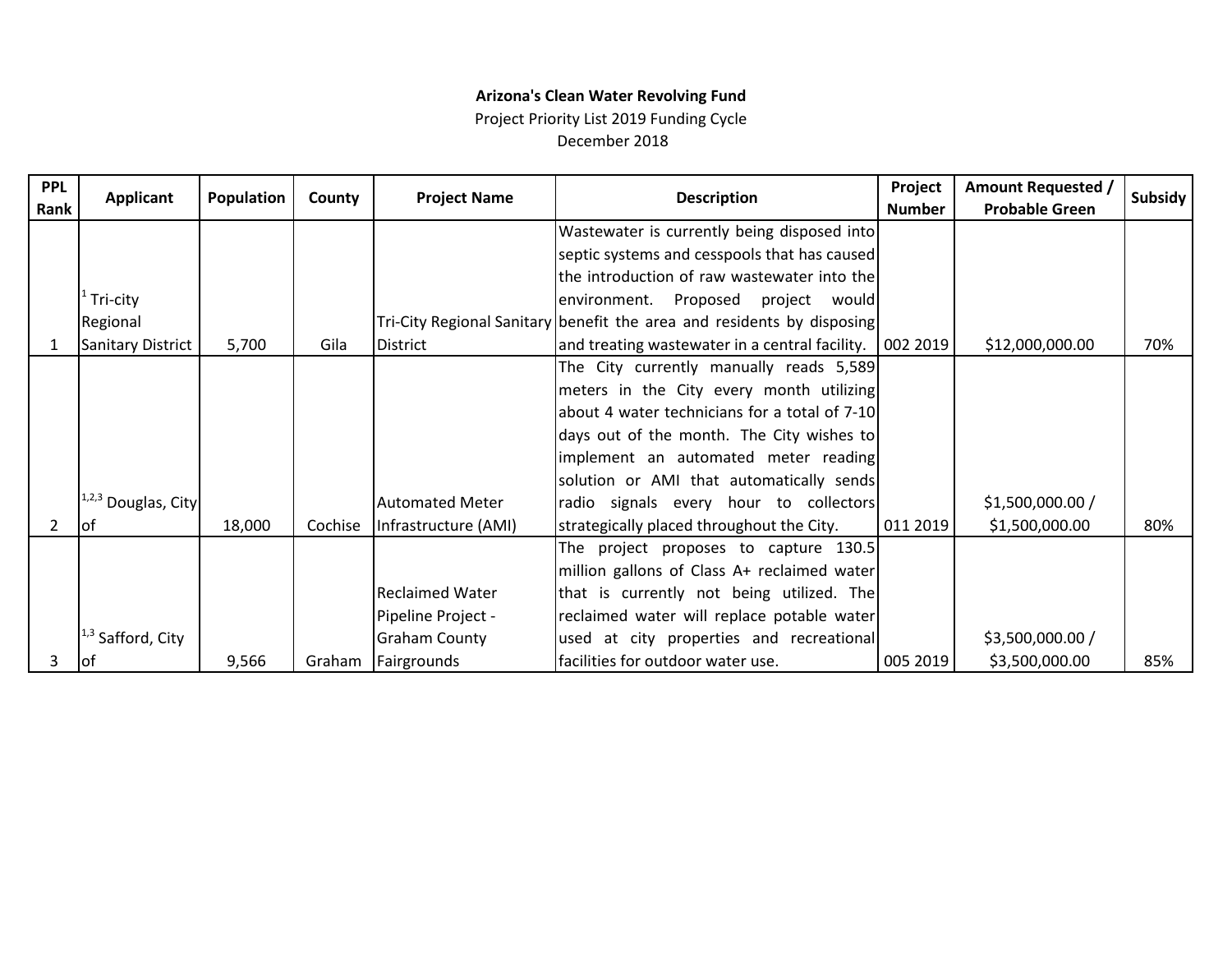| <b>PPL</b> |                  |            |        |                           |                                                   | Project       | <b>Amount Requested /</b> |         |
|------------|------------------|------------|--------|---------------------------|---------------------------------------------------|---------------|---------------------------|---------|
| Rank       | <b>Applicant</b> | Population | County | <b>Project Name</b>       | <b>Description</b>                                | <b>Number</b> | <b>Probable Green</b>     | Subsidy |
|            |                  |            |        |                           | The main sewer line needs to be realigned to      |               |                           |         |
|            |                  |            |        |                           | it from underneath several<br>remove              |               |                           |         |
|            |                  |            |        |                           | residential structures in the city. The UV        |               |                           |         |
|            |                  |            |        |                           | disinfection system and other systems and         |               |                           |         |
|            |                  |            |        |                           | equipment are now past their useful life.         |               |                           |         |
|            |                  |            |        |                           | Replacement of the equipment that is              |               |                           |         |
|            |                  |            |        |                           | beyond its useful life will improve               |               |                           |         |
|            |                  |            |        | Winslow Waste Water       | performance, efficiency and dependability,        |               |                           |         |
|            | $1,3,4$ Winslow, |            |        | <b>Treatment Upgrades</b> | while reducing maintenance costs associated       |               | \$5,100,000.00 /          |         |
|            | City, of         | 9,655      | Navajo | <b>FY19</b>               | with old equipment.                               | 007 2019      | \$575,000.00              | 80%     |
|            |                  |            |        |                           | KVID's WWTP has only a single, aging              |               |                           |         |
|            |                  |            |        |                           | secondary clarifier. It is not possible to take   |               |                           |         |
|            |                  |            |        |                           | it offline to refurbish or replace it. KVID       |               |                           |         |
|            |                  |            |        |                           | would construct a new clarifier to run in         |               |                           |         |
|            |                  |            |        |                           | parallel with the existing clarifier. It would be |               |                           |         |
|            |                  |            |        |                           | located in the area currently used for sludge     |               |                           |         |
|            | Kachina Village  |            |        |                           | storage and processing. KVID would also           |               |                           |         |
|            | Improvement      |            |        | Second Clarifier          | construct a new aerobic sludge digester for       |               |                           |         |
|            | <b>District</b>  | 2,800      |        | Coconino   Installation   | sludge storage.                                   | 009 2019      | \$807,000.00              | 85%     |
| Total:     |                  |            |        |                           |                                                   |               | \$22,907,000.00           |         |

**Legend:**

1 *Eligible for disadvantaged community designation*

2 *New project on PPL*

3 *Eligible for Green Project Reserve*

4 *Board approved; subsidy locked in at time of board resolution*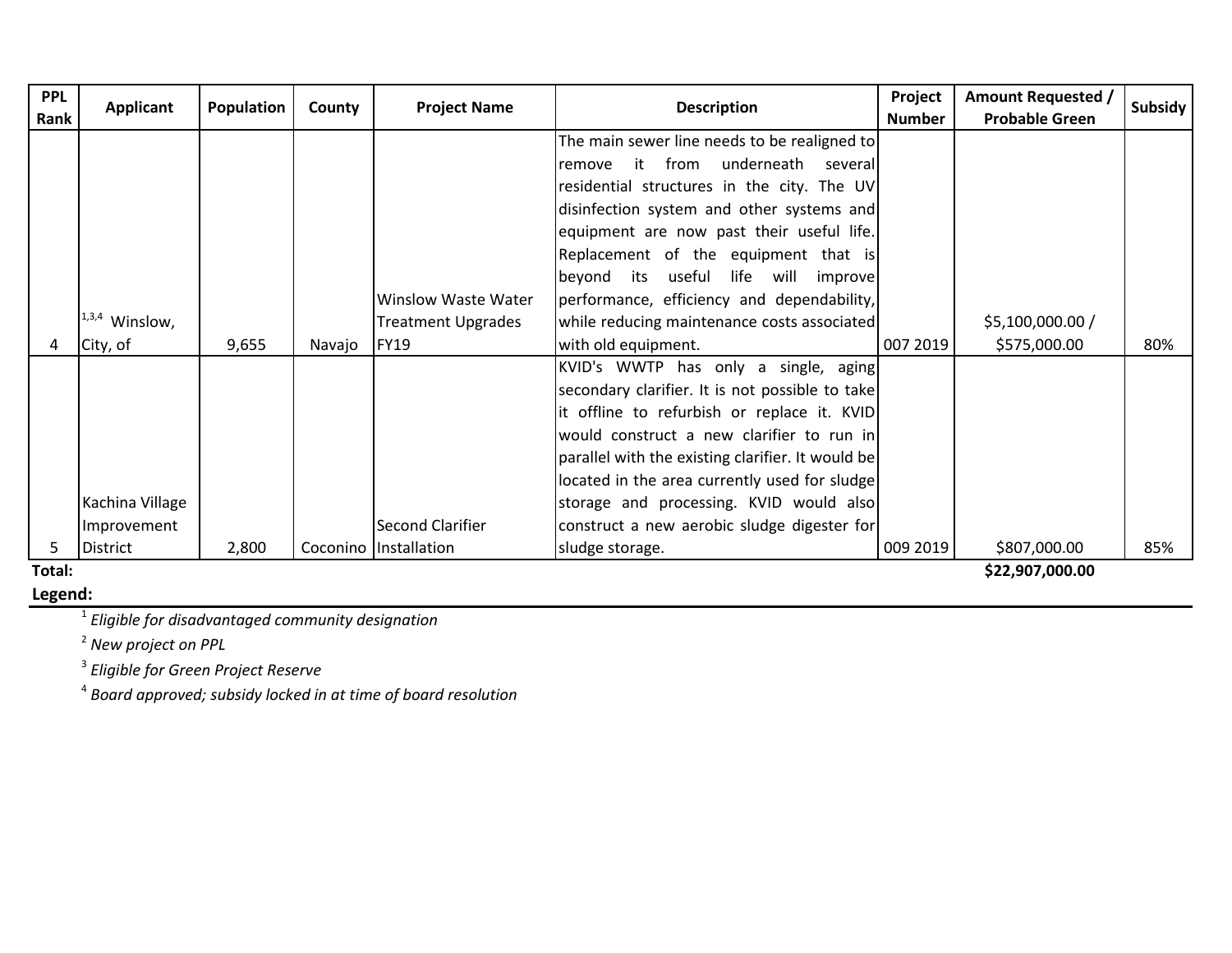## **Arizona's Drinking Water Revolving Fund**

Project Priority List 2019 Funding Cycle December 2018

| <b>PPL</b><br>Rank | <b>Applicant</b>     | Population | County  | <b>Project Name</b>             | <b>Description</b>                           | Project<br><b>Number</b> | <b>Amount Requested /</b><br><b>Probable Green</b><br>Amount | <b>Subsidy</b> |
|--------------------|----------------------|------------|---------|---------------------------------|----------------------------------------------|--------------------------|--------------------------------------------------------------|----------------|
|                    |                      |            |         |                                 | The system has several infrastructure        |                          |                                                              |                |
|                    |                      |            |         |                                 | installments that are at or have exceeded    |                          |                                                              |                |
|                    |                      |            |         |                                 | useful life and need to be replaced.         |                          |                                                              |                |
|                    |                      |            |         |                                 | Additionally, the owner proposes to update   |                          |                                                              |                |
|                    | $1, 2, 3$ Arroyo     |            |         | Arroyo WC Storage &             | the storage tank (identified in a recent     |                          | \$1,454,520.00/                                              |                |
| $\mathbf{1}$       | <b>Water Company</b> | 350        | Gila    | <b>Pumping Improvements</b>     | sanitary survey by ADEQ).                    | 024 2019                 | \$47,250.00                                                  | 75%            |
|                    |                      |            |         |                                 | Oak Creek Water has two well sites and the   |                          |                                                              |                |
|                    |                      |            |         |                                 | MCL for arsenic of 10 ppb has been           |                          |                                                              |                |
|                    |                      |            |         |                                 | exceeded for these wells for the past year.  |                          |                                                              |                |
|                    |                      |            |         |                                 | Oak Creek Water has hired a consulting firm  |                          |                                                              |                |
|                    |                      |            |         |                                 | to put together a site layout plan and cost  |                          |                                                              |                |
|                    |                      |            |         |                                 | estimate for this project, with the estimate |                          |                                                              |                |
|                    | $1, 2$ Oak Creek     |            |         | <b>Arsenic Treatment</b>        | for arsenic removal at both of these well    |                          |                                                              |                |
| 2                  | Water Co. No 1       | 1,500      | Yavapai | Project                         | sites being \$500,000.                       | 020 2019                 | \$500,000.00                                                 | 80%            |
|                    |                      |            |         |                                 | Company is currently drawing from an         |                          |                                                              |                |
|                    |                      |            |         |                                 | existing WIFA loan to complete various       |                          |                                                              |                |
|                    |                      |            |         |                                 | improvements, including a new water          |                          |                                                              |                |
|                    |                      |            |         |                                 | supply. Company desires to develop a new     |                          |                                                              |                |
|                    |                      |            |         |                                 | well (Well No. 7) and related improvements   |                          |                                                              |                |
|                    |                      |            |         |                                 | to allow the Company to meet customer        |                          |                                                              |                |
|                    |                      |            |         |                                 | demands during times of peak demand.         |                          |                                                              |                |
|                    |                      |            |         |                                 | Company estimates that \$237,380 is          |                          |                                                              |                |
|                    |                      |            |         |                                 | available from loan 920284-18 for the Well   |                          |                                                              |                |
|                    |                      |            |         |                                 | No. 7 project, leaving an unfunded shortfall |                          |                                                              |                |
|                    | $1, 2$ Cordes Lakes  |            |         |                                 | of \$330,120 to be funded with this loan     |                          |                                                              |                |
| 3                  | Water Co.            | 2,650      |         | Yavapai Cordes Lakes Well No. 7 | request.                                     | 025 2019                 | \$330,120.00                                                 | 75%            |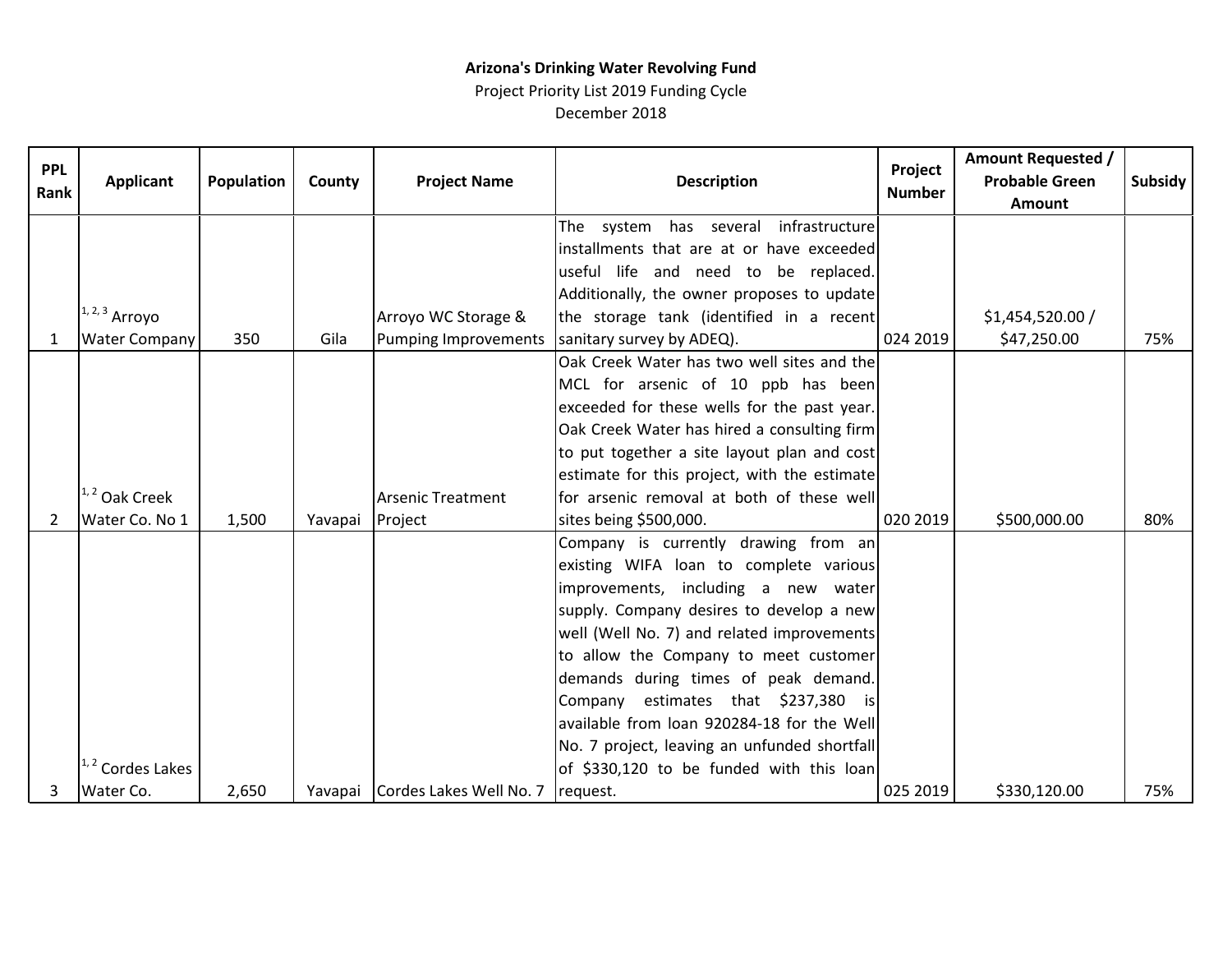| <b>PPL</b><br>Rank | <b>Applicant</b>              | Population | County          | <b>Project Name</b>         | <b>Description</b>                                    | Project<br><b>Number</b> | <b>Amount Requested /</b><br><b>Probable Green</b><br><b>Amount</b> | <b>Subsidy</b> |
|--------------------|-------------------------------|------------|-----------------|-----------------------------|-------------------------------------------------------|--------------------------|---------------------------------------------------------------------|----------------|
|                    |                               |            |                 |                             | ADEQ has issued the Town a Consent Order              |                          |                                                                     |                |
|                    |                               |            |                 |                             | ongoing<br>high<br>levels<br>of<br>Total<br>for       |                          |                                                                     |                |
|                    |                               |            |                 |                             | Trihalomethanes<br>(TTHM).<br>Town<br>The             |                          |                                                                     |                |
|                    |                               |            |                 |                             | proposes to solve the<br>problem<br>by                |                          |                                                                     |                |
|                    |                               |            |                 |                             | abandoning the 24-inch<br>pipeline<br>and             |                          |                                                                     |                |
|                    | <sup>1</sup> Wellton, Town    |            |                 | <b>Public Water System</b>  | replacing it with an 8-inch line and looping          |                          |                                                                     |                |
| 4                  | of                            | 2,882      | Yuma            | Improvements                | across the Interstate.                                | 017 2019                 | \$400,000.00                                                        | 85%            |
|                    | Lyn-Lee Water                 |            |                 |                             | The system is in need of water storage and            |                          |                                                                     |                |
| 5                  | Company                       | 90         | Pima            | <b>Water Storage</b>        | electrical updates to comply with ADEQ.               | 004 2019                 | \$40,000.00                                                         | 85%            |
|                    |                               |            |                 |                             | Marana Water has confirmed the presence               |                          |                                                                     |                |
|                    |                               |            |                 |                             | of the unregulated compounds 1,4-dioxane,             |                          |                                                                     |                |
|                    |                               |            |                 |                             | PFOA, and PFOS in groundwater that is the             |                          |                                                                     |                |
|                    |                               |            |                 |                             | potable source for two of its seven systems.          |                          |                                                                     |                |
|                    |                               |            |                 |                             | The concentrations are above current                  |                          |                                                                     |                |
|                    |                               |            |                 |                             | lifetime health advisories established by the         |                          |                                                                     |                |
|                    |                               |            |                 |                             | EPA. The Town is seeking funding to design            |                          |                                                                     |                |
|                    |                               |            |                 | Picture Rocks Water         | and construct an ion exchange system for              |                          |                                                                     |                |
|                    |                               |            |                 | <b>Treatment Campus and</b> | PFAS removal plus LPHO UV-hydrogen                    |                          |                                                                     |                |
|                    | Marana, Town                  |            |                 | Airline/Lambert Water       | peroxide AOP for 1,4-dioxane removal with             |                          |                                                                     |                |
| 6                  | of                            | 7,560      | Pima            | <b>Treatment Campus</b>     | GAC for peroxide quenching.                           | 021 2019                 | \$15,000,000.00                                                     | 85%            |
|                    |                               |            |                 |                             | The City needs to replace eight miles of 70           |                          |                                                                     |                |
|                    |                               |            |                 |                             | year old pipeline with a dual line to separate        |                          |                                                                     |                |
|                    |                               |            |                 |                             | raw lake water from the well water to                 |                          |                                                                     |                |
|                    |                               |            |                 |                             | greatly reduce water loss and increase                |                          |                                                                     |                |
|                    |                               |            |                 | Dogtown Transmission        | treatment efficiency. This application is for         |                          |                                                                     |                |
|                    | <sup>1,4</sup> Williams, City |            |                 | Lines Replacement           | the design of this new transmission line(s)           |                          |                                                                     |                |
| $\overline{7}$     | οf                            | 3,256      | Coconino Design |                             | and the USFS environmental review process.   010 2019 |                          | \$2,500,000.00                                                      | 80%            |
|                    | <b>Tonto Village</b>          |            |                 |                             |                                                       |                          |                                                                     |                |
|                    | Water                         |            |                 |                             | Project will replace old service lines and            |                          |                                                                     |                |
| 8                  | Company, Inc.                 | 185        | Gila            | System Improvements         | meters.                                               | 005 2019                 | \$618,377.00                                                        | 80%            |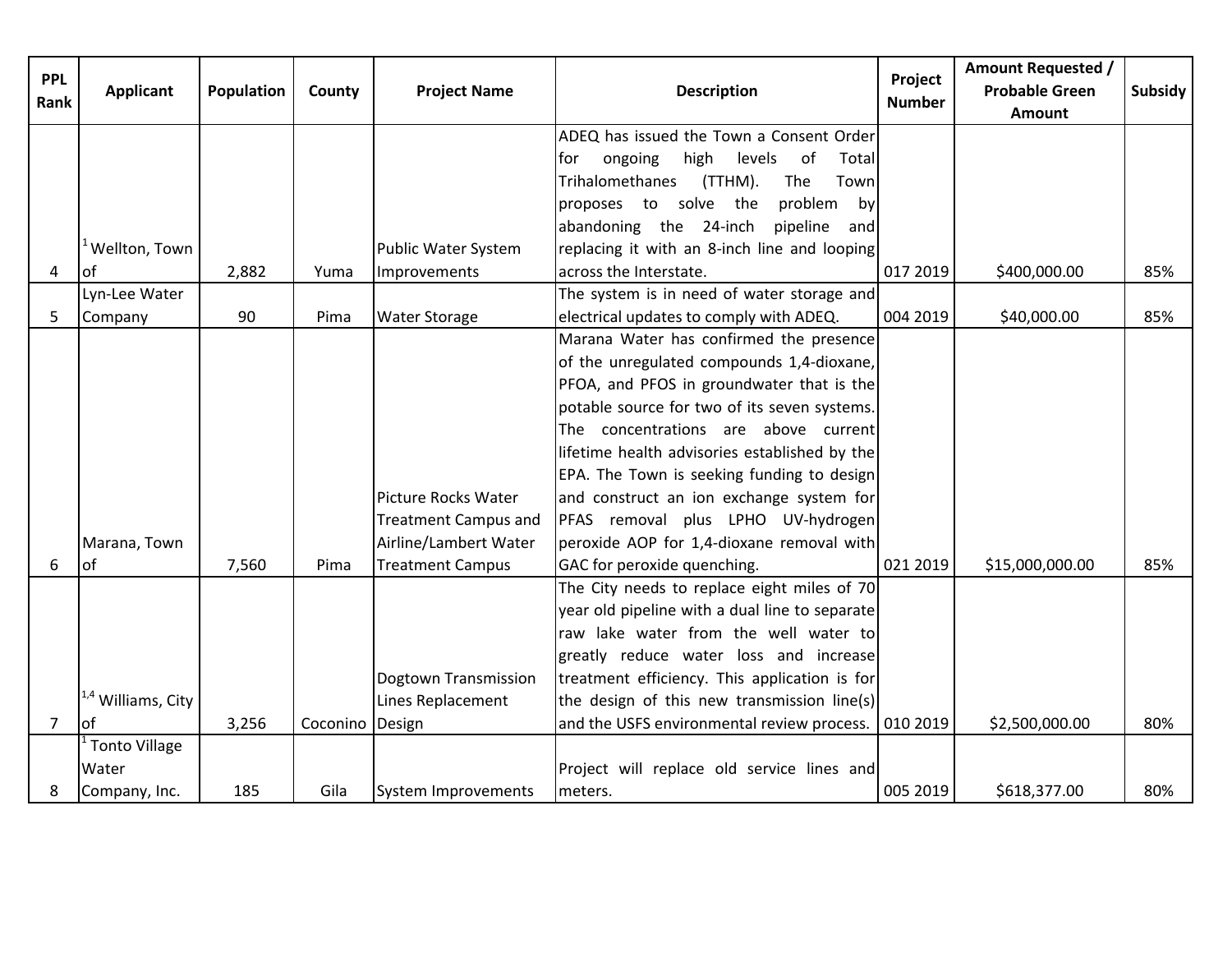| <b>PPL</b><br>Rank | <b>Applicant</b>           | Population | County  | <b>Project Name</b>           | <b>Description</b>                             | Project<br><b>Number</b> | <b>Amount Requested /</b><br><b>Probable Green</b><br><b>Amount</b> | Subsidy |
|--------------------|----------------------------|------------|---------|-------------------------------|------------------------------------------------|--------------------------|---------------------------------------------------------------------|---------|
|                    |                            |            |         |                               | System, as purchased by the current owner,     |                          |                                                                     |         |
|                    |                            |            |         |                               | has infrastructure that is at near or exceeded |                          |                                                                     |         |
|                    |                            |            |         |                               | useful life. The owner is currently hauling    |                          |                                                                     |         |
|                    | $1, 2, 3$ Beaver           |            |         |                               | water for the system since the well capacity   |                          |                                                                     |         |
|                    | <b>Valley Water</b>        |            |         | <b>Beaver Valley SWTP</b>     | is near zero. This project is to completely    |                          | \$3,290,553.75 /                                                    |         |
| 9                  | Company, Inc               | 540        | Gila    | Improvements                  | upgrade Wells #2 and #3.                       | 026 2019                 | \$92,124.00                                                         | 80%     |
|                    |                            |            |         |                               | The system is aging and facing serious         |                          |                                                                     |         |
|                    |                            |            |         |                               | infrastructure deficiencies. A list of capital |                          |                                                                     |         |
|                    |                            |            |         |                               | improvement projects requires upgrades and     |                          |                                                                     |         |
|                    |                            |            |         |                               | replacements to maintain the system. This      |                          |                                                                     |         |
|                    |                            |            |         |                               | loan will address the following: relocate and  |                          |                                                                     |         |
|                    | $1, 2$ Mayer               |            |         |                               | upgrade water mainlines; install 4-5 new       |                          |                                                                     |         |
|                    | Domestic Water             |            |         |                               | storage tanks; upgrade the booster stations;   |                          |                                                                     |         |
|                    | Improvement                |            |         | Mayer DWID                    | replace 700 meters; and construct an arsenic   |                          |                                                                     |         |
| 10                 | <b>District</b>            | 1,400      | Yavapai | Improvement Projects          | blending station.                              | 027 2019                 | \$5,000,000.00                                                      | 80%     |
|                    |                            |            |         |                               | The system's pressure tank has begun           |                          |                                                                     |         |
|                    |                            |            |         |                               | leaking and it is feared it will fail. Monte   |                          |                                                                     |         |
|                    |                            |            |         |                               | Vista would like to replace the pressure tank  |                          |                                                                     |         |
|                    |                            |            |         |                               | with booster pumps, add one 10,000 gallon      |                          |                                                                     |         |
|                    | <sup>1,4</sup> Monte Vista |            |         |                               | storage tank and bring the electrical system   |                          |                                                                     |         |
| 11                 | <b>Water Company</b>       | 58         | Cochise | System Improvements           | up to code.                                    | 011 2019                 | \$159,991.28                                                        | 80%     |
|                    |                            |            |         |                               | Florence has aging water infrastructure        |                          |                                                                     |         |
|                    |                            |            |         |                               | contributing to water losses of 10% and        |                          |                                                                     |         |
|                    |                            |            |         |                               | increasing. They will replace many water       |                          |                                                                     |         |
|                    |                            |            |         |                               | lines in high priority areas in downtown       |                          |                                                                     |         |
|                    |                            |            |         |                               | Florence, around Florence High School, and     |                          |                                                                     |         |
|                    |                            |            |         |                               | other locations. Florence will also install    |                          |                                                                     |         |
|                    | Florence,                  |            |         | <b>Florence High Priority</b> | water meters to automate use monitoring        |                          | \$5,000,000.00 /                                                    |         |
| 12                 | Town of                    | 19,500     | Pinal   | <b>Water Projects</b>         | and billing.                                   | 007 2019                 | \$5,000,000.00                                                      | 85%     |
|                    |                            |            |         |                               | This project is to replace the existing well   |                          |                                                                     |         |
|                    | Appaloosa                  |            |         | <b>Operational Equipment</b>  | meters, purchase a stronger well pump, and     |                          |                                                                     |         |
| 13                 | Water                      | 500        | Yavapai | <b>Upgrades</b>               | clean and coat the storage tank.               | 008 2019                 | \$303,993.72                                                        | 85%     |